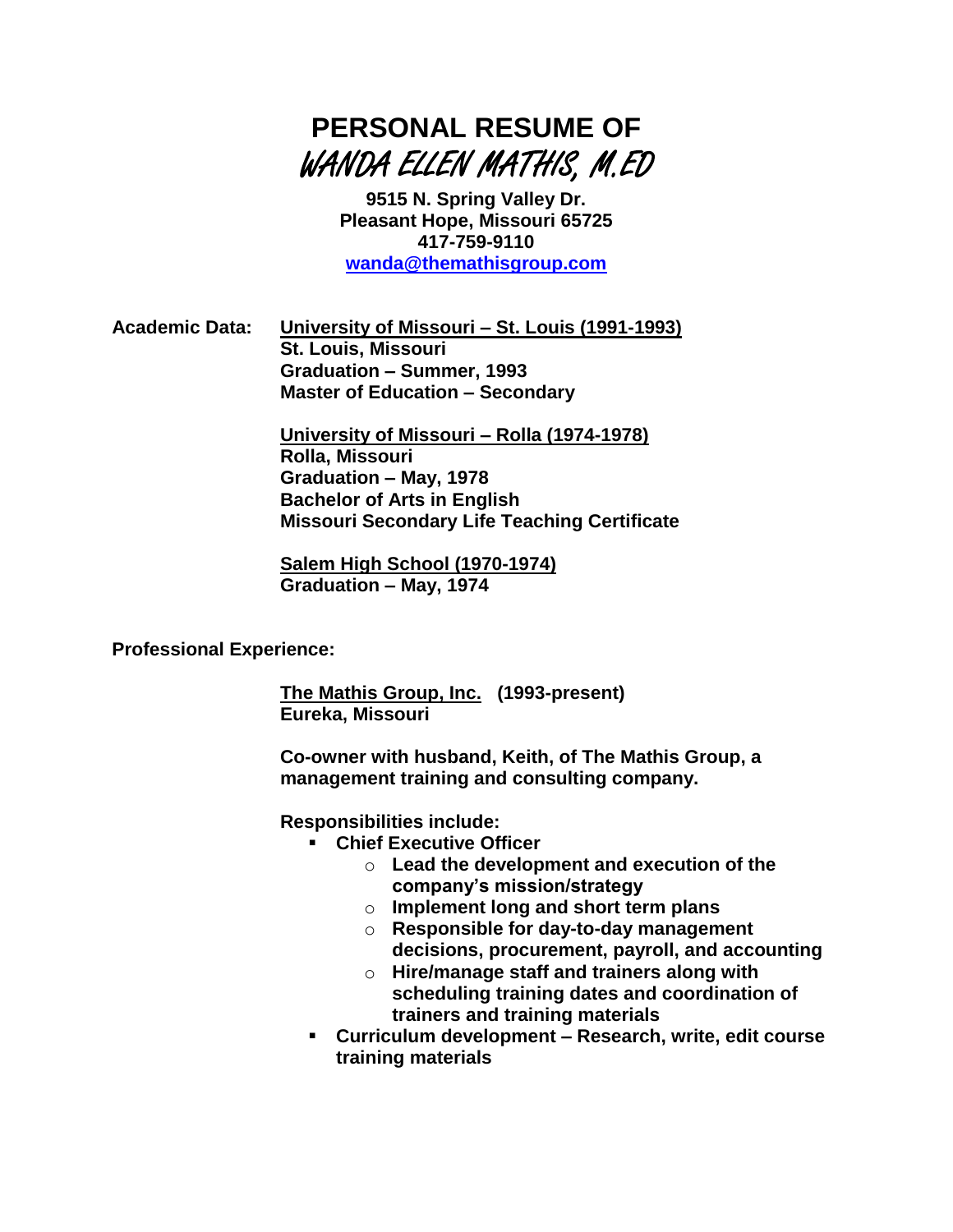**Professional Experience In Education:**

> **Language Arts and Journalism Teacher (1993-1997) Kirkwood School District North Kirkwood Middle School Kirkwood, Missouri**

- **Teacher of 8th grade language arts and journalism**
- **Instructor and supervisor of school's newspaper**
- **Cooperating Teacher for student teachers from University of Missouri – St. Louis**
- **Participant in numerous curriculum integration workshops**
- **Team Participant in facilitating curriculum integration retreat for Kirkwood teachers and staff**
- **Writer on language arts curriculum revision team**
- **Member of Missouri State Teachers' Association**
- **Member of Community Teachers' Association**

**Communications Teacher (1990-1993) Jennings School District Jennings Junior High School Jennings, Missouri**

- **Teacher of oral and written communication skills.**
- **Cooperating Teacher for student teacher from University of Missouri – St. Louis**
- **Honoree for "Outstanding Contribution to Jennings Junior High"**
- **Co-sponsor of Trend**
- **Participant in Outcome Based Education Workshop**
- **Member of Parent Teacher Association**
- **Member of Missouri State Teachers' Association**
- **Participant in conferences on multiculturalism, cultural diversity, discipline, motivation, writing across the curriculum**